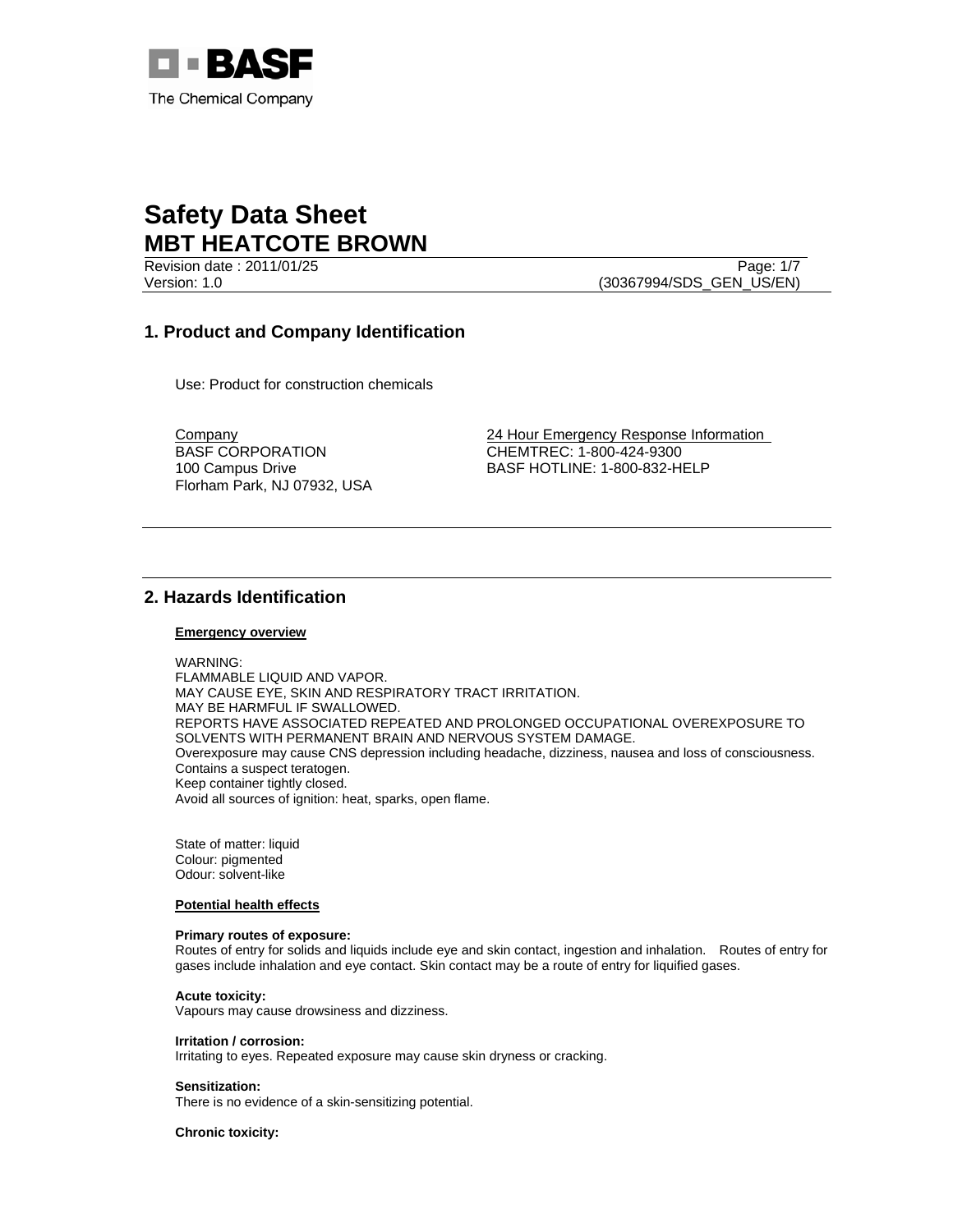Revision date : 2011/01/25 Page: 2/7 Version: 1.0 (30367994/SDS\_GEN\_US/EN)

**Repeated dose toxicity:** Overexposure may cause CNS depression including headache, dizziness, nausea and loss of consciousness.

### **Potential environmental effects**

**Aquatic toxicity:**  No data available concerning aquatic toxicity.

## **3. Composition / Information on Ingredients**

**CAS Number Content (W/W) Chemical name** 108-88-3 >= 30.0 - <= 60.0 % Toluene  $67-63-0$   $\qquad \qquad$   $\qquad \qquad$   $\qquad$   $\qquad$   $\qquad$   $\qquad$   $\qquad$   $\qquad$   $\qquad$   $\qquad$   $\qquad$   $\qquad$   $\qquad$   $\qquad$   $\qquad$   $\qquad$   $\qquad$   $\qquad$   $\qquad$   $\qquad$   $\qquad$   $\qquad$   $\qquad$   $\qquad$   $\qquad$   $\qquad$   $\qquad$   $\qquad$   $\qquad$   $\qquad$   $\qquad$   $\qquad$   $\qquad$   $\qquad$  112945-52-5 >= 1.0 - <= 5.0 % Silica

## **4. First-Aid Measures**

### **General advice:**

First aid personnel should pay attention to their own safety. Remove contaminated clothing.

### **If inhaled:**

If difficulties occur after vapour/aerosol has been inhaled, remove to fresh air and seek medical attention.

### **If on skin:**

After contact with skin, wash immediately with plenty of water and soap. Under no circumstances should organic solvent be used. If irritation develops, seek medical attention.

### **If in eyes:**

Wash affected eyes for at least 15 minutes under running water with eyelids held open, consult an eye specialist.

### **If swallowed:**

Rinse mouth immediately and then drink plenty of water, seek medical attention. Do not induce vomiting unless told to by a poison control center or doctor.

(ASTM D93)

Never induce vomiting or give anything by mouth if the victim is unconscious or having convulsions.

## **5. Fire-Fighting Measures**

| Flash point:           | 4 °C         |
|------------------------|--------------|
| Lower explosion limit: | 1.2 %(V)     |
| Upper explosion limit: | $12.7\%$ (V) |

### **Suitable extinguishing media:**

foam, water spray, dry powder, carbon dioxide

**Unsuitable extinguishing media for safety reasons:**  water jet

### **Hazards during fire-fighting:**

carbon monoxide, carbon dioxide, harmful vapours, nitrogen oxides, fumes/smoke, carbon black

### **Protective equipment for fire-fighting:**

Wear a self-contained breathing apparatus.

### **Further information:**

Contaminated extinguishing water must be disposed of in accordance with official regulations.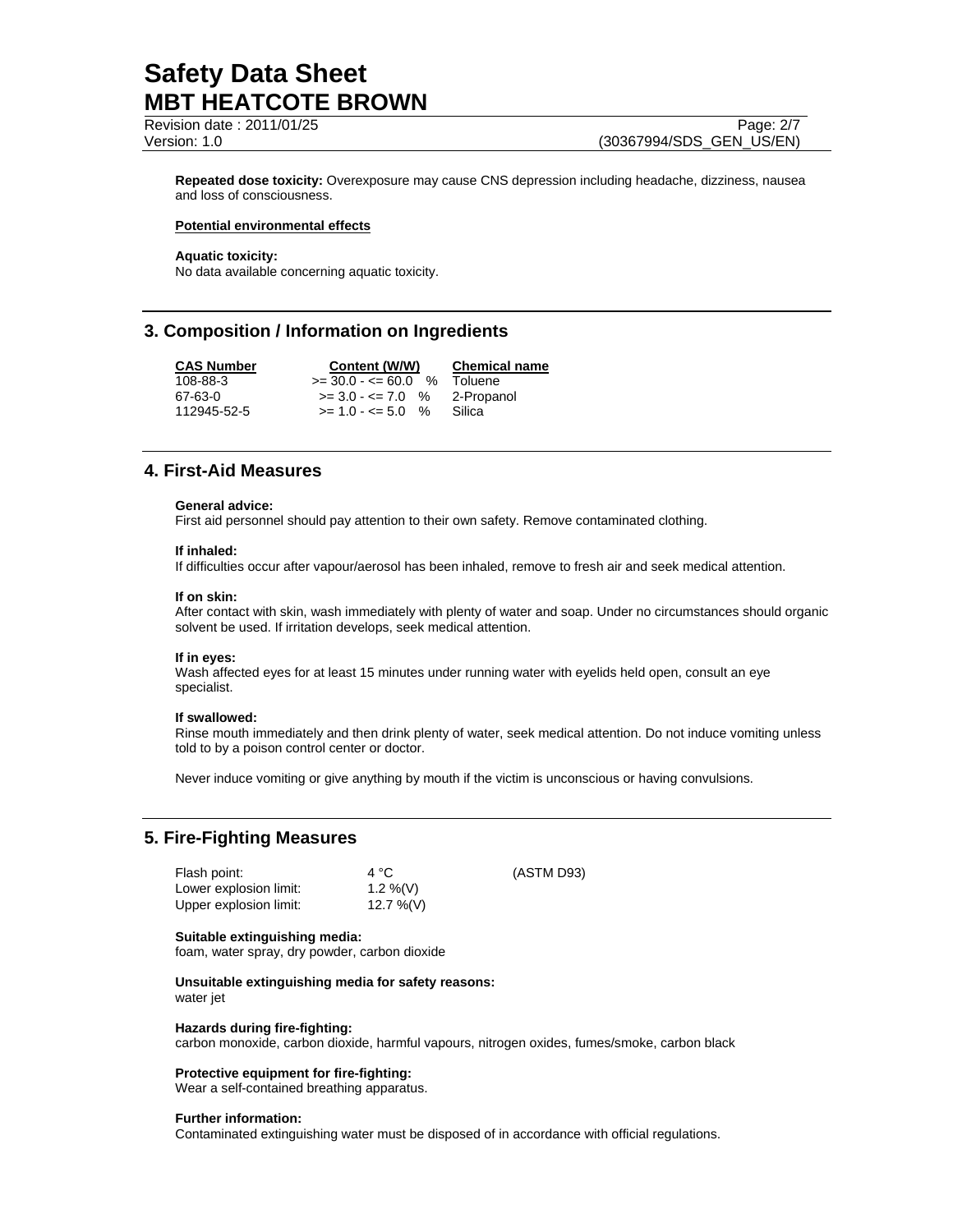Revision date : 2011/01/25 Page: 3/7

### **6. Accidental release measures**

### **Personal precautions:**

Use personal protective clothing. Do not breathe vapour/aerosol/spray mists. Sources of ignition should be kept well clear. Handle in accordance with good building materials hygiene and safety practice.

### **Environmental precautions:**

Contain contaminated water/firefighting water. Do not discharge into drains/surface waters/groundwater.

### **Cleanup:**

For small amounts: Pick up with inert absorbent material (e.g. sand, earth etc.). Dispose of contaminated material as prescribed.

For large amounts: Pump off product.

## **7. Handling and Storage**

### **Handling**

### **General advice:**

Avoid aerosol formation. Avoid inhalation of mists/vapours. Avoid skin contact. No special measures necessary provided product is used correctly.

### **Protection against fire and explosion:**

Keep away from heat. Prevent electrostatic charge - sources of ignition should be kept well clear - fire extinguishers should be kept handy.

### **Storage**

### **General advice:**

Keep only in the original container in a cool, well-ventilated place. Protect from direct sunlight.

#### **Storage incompatibility:**

General advice: Segregate from metals. Segregate from lyes. Segregate from oxidants. Segregate from foods and animal feeds.

#### **Temperature tolerance**

Protect from temperatures below: 0 °C The packed product must be protected from temperatures below the indicated one.

### **8. Exposure Controls and Personal Protection**

### **Components with workplace control parameters**

| 2-Propanol | OSHA  | PEL 400 ppm 980 mg/m3 :                                 |  |  |  |
|------------|-------|---------------------------------------------------------|--|--|--|
|            | ACGIH | TWA value 200 ppm : STEL value 400 ppm :                |  |  |  |
| Toluene    | OSHA  | TWA value 200 ppm : CLV 300 ppm : max. conc.<br>500 ppm |  |  |  |
|            | ACGIH | TWA value 20 ppm :                                      |  |  |  |

### **Personal protective equipment**

#### **Respiratory protection:**

When workers are facing concentrations above the occupational exposure limits they must use appropriate certified respirators.

### **Hand protection:**

Wear chemical resistant protective gloves., Manufacturer's directions for use should be observed because of great diversity of types.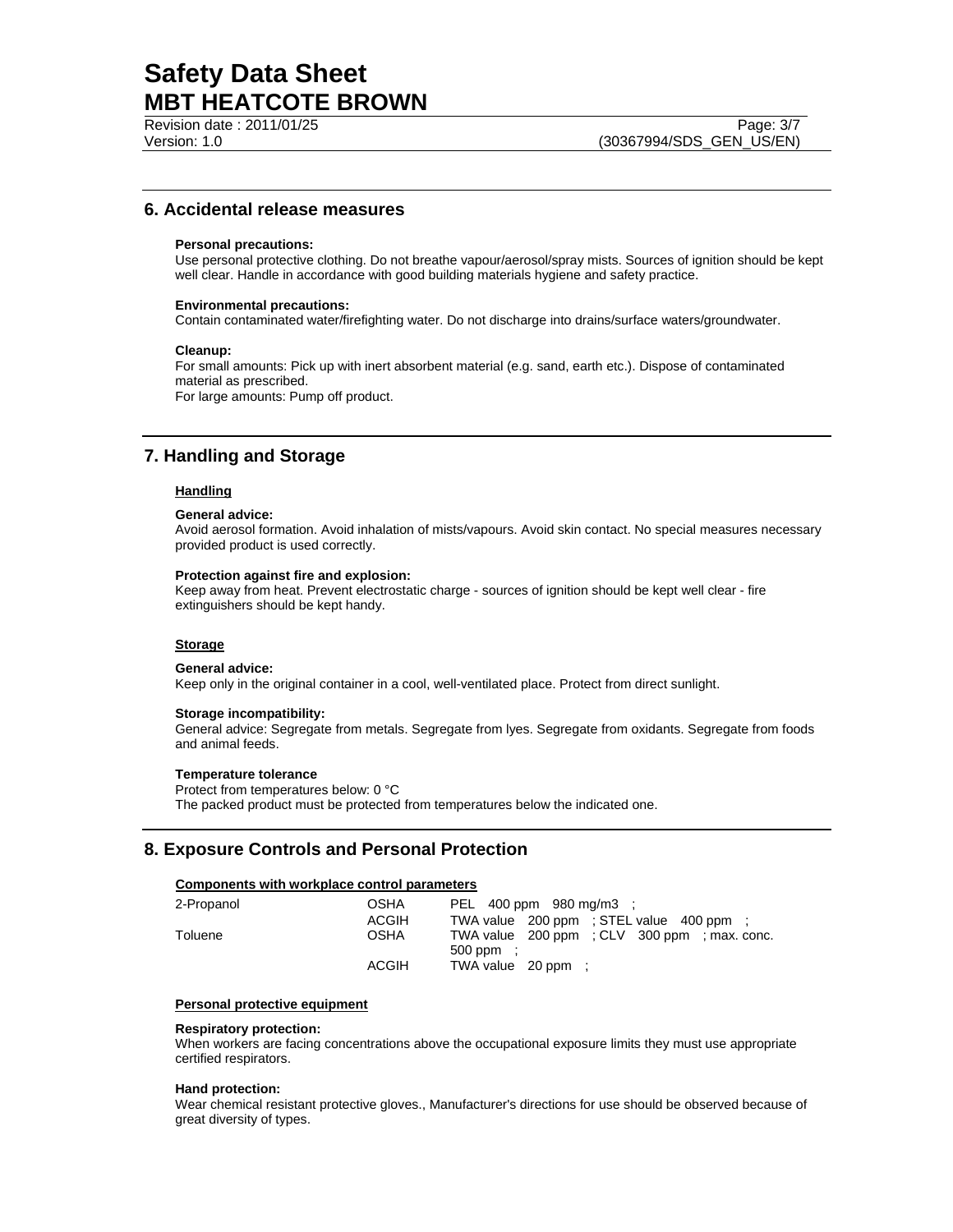Revision date : 2011/01/25 Page: 4/7

## Version: 1.0 (30367994/SDS\_GEN\_US/EN)

### **Eye protection:**

Tightly fitting safety goggles (chemical goggles).

### **Body protection:**

Body protection must be chosen based on level of activity and exposure.

### **General safety and hygiene measures:**

Avoid contact with the skin, eyes and clothing. In order to prevent contamination while handling, closed working clothes and working gloves should be used. Handle in accordance with good building materials hygiene and safety practice. When using, do not eat, drink or smoke. Hands and/or face should be washed before breaks and at the end of the shift. At the end of the shift the skin should be cleaned and skin-care agents applied. Gloves must be inspected regularly and prior to each use. Replace if necessary (e.g. pinhole leaks).

## **9. Physical and Chemical Properties**

| Form:                                                                                 | liquid                 |                                                |
|---------------------------------------------------------------------------------------|------------------------|------------------------------------------------|
| Odour:                                                                                | solvent-like           |                                                |
| Colour:                                                                               | pigmented              |                                                |
| pH value:                                                                             |                        | not applicable                                 |
| Boiling point:                                                                        | 80 °C                  |                                                |
| Density:<br>Vapour density:<br>Partitioning coefficient<br>n-octanol/water (log Pow): | approx. $1.0$ g/cm $3$ | (20 °C)<br>Heavier than air.<br>not applicable |

## **10. Stability and Reactivity**

### **Substances to avoid:**

strong acids, strong bases, strong oxidizing agents

### **Hazardous reactions:**

The product is stable if stored and handled as prescribed/indicated.

### **Decomposition products:**

Thermal decomposition products: carbon oxides

### **Oxidizing properties:**

Based on its structural properties the product is not classified as oxidizing.

## **11. Toxicological information**

### **Irritation / corrosion**

*Information on: Toluene Assessment of irritating effects: Skin contact causes irritation. May cause slight irritation to the eyes.* 

*Information on: 2-Propanol Assessment of irritating effects: Not irritating to the skin. Eye contact causes irritation.*  ----------------------------------

### **Repeated dose toxicity**

*Information on: Toluene Assessment of repeated dose toxicity: The substance may cause damage to the central nervous system after repeated ingestion of high doses. The substance may cause deafness after repeated inhalation.*  ----------------------------------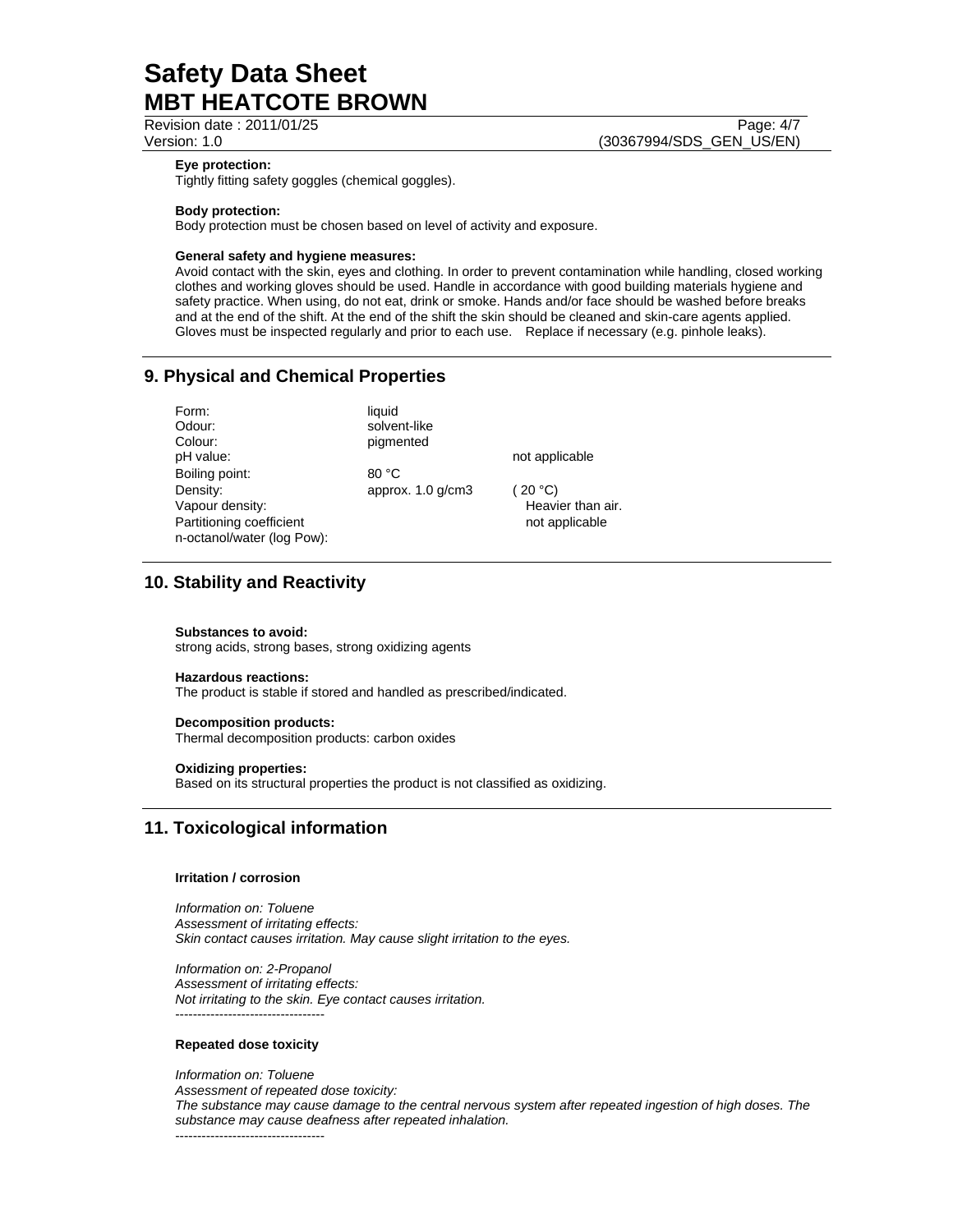Revision date : 2011/01/25 Page: 5/7 Version: 1.0 (30367994/SDS\_GEN\_US/EN)

----------------------------------

### **Development:**

*Information on: Toluene Indications of possible developmental toxicity/teratogenicity were seen in animal studies.*  ----------------------------------

#### **Aspiration Hazard:**

May also damage the lung at swallowing (aspiration hazard).

### **Experiences in humans:**

According to experience, the product is considered to be harmless to health if used in the correct manner. Has degreasing effect on the skin.

### **Other Information:**

The product has not been tested. The statement has been derived from the properties of the individual components.

### **12. Ecological Information**

### **Aquatic toxicity**

*Information on: Toluene Assessment of aquatic toxicity: Acutely toxic for aquatic organisms. Depending on local conditions and existing concentrations, disturbances in the nitrification process of activated sludge are possible.*  ----------------------------------

 *Readily biodegradable (according to OECD criteria).* 

### **Other adverse effects:**

----------------------------------

Do not allow to enter soil, waterways or waste water channels.

### **13. Disposal considerations**

#### **Waste disposal of substance:**

Recommendations: Use excess product in an alternate beneficial application. Dispose of in accordance with national, state and local regulations.

Dispose of in accordance with national, state and local regulations.

### **Container disposal:**

Contaminated packaging should be emptied as far as possible; then it can be passed on for recycling after being thoroughly cleaned.

### **14. Transport Information**

### **Land transport**  USDOT

| Hazard class:  | 3              |
|----------------|----------------|
| Packing group: | Ш              |
| ID number:     | <b>UN 1993</b> |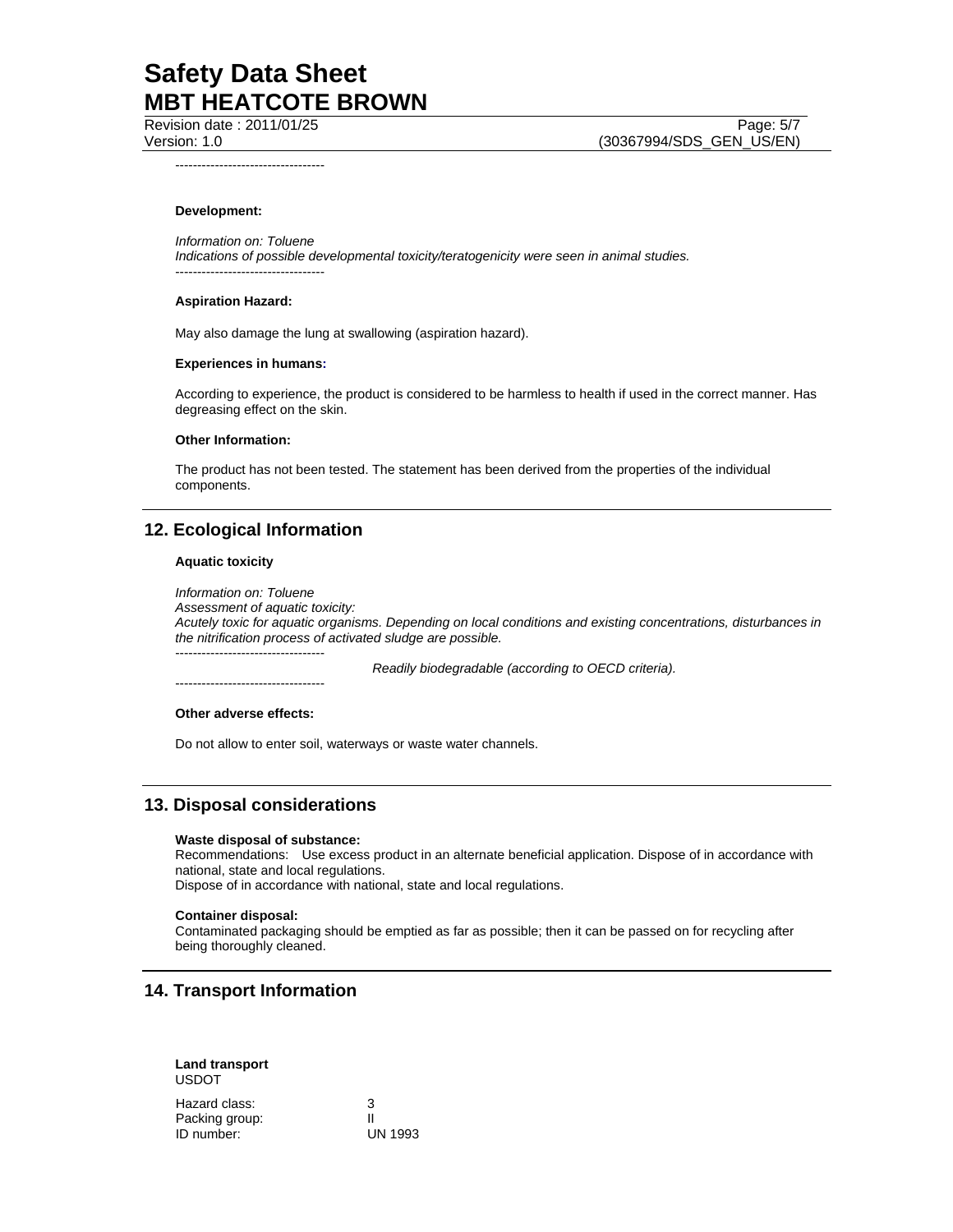| Revision date: 2011/01/25         | Page: 6/7                                   |
|-----------------------------------|---------------------------------------------|
| Version: 1.0                      | (30367994/SDS_GEN_US/EN)                    |
| Hazard label:                     | 3                                           |
| Proper shipping name:             | FLAMMABLE LIQUID, N.O.S. (contains TOLUENE) |
| Sea transport<br><b>IMDG</b>      |                                             |
| Hazard class:                     | 3                                           |
| Packing group:                    | Ш                                           |
| ID number:                        | <b>UN 1993</b>                              |
| Hazard label:                     | 3                                           |
| Marine pollutant:                 | NO.                                         |
| Proper shipping name:             | FLAMMABLE LIQUID, N.O.S. (contains TOLUENE) |
| Air transport<br><b>IATA/ICAO</b> |                                             |
| Hazard class:                     | 3                                           |
| Packing group:                    | Ш                                           |
| ID number:                        | <b>UN 1993</b>                              |
| Hazard label:                     | 3                                           |
| Proper shipping name:             | FLAMMABLE LIQUID, N.O.S. (contains TOLUENE) |

## **15. Regulatory Information**

### **Federal Regulations**

| <b>Registration status:</b><br>Chemical | TSCA. US | released / listed                                                                                       |
|-----------------------------------------|----------|---------------------------------------------------------------------------------------------------------|
| <b>OSHA hazard category:</b>            |          | Chronic target organ effects reported; OSHA PEL established; ACGIH TLV<br>established; Flammable Liquid |

**EPCRA 311/312 (Hazard categories):** Acute; Chronic; Fire

| <b>EPCRA 313:</b><br><b>CAS Number</b><br>108-88-3<br>67-63-0 | <b>Chemical name</b><br>Toluene<br>2-Propanol |                      |
|---------------------------------------------------------------|-----------------------------------------------|----------------------|
| <b>CERCLA RQ</b>                                              | <b>CAS Number</b>                             | <b>Chemical name</b> |
| 5000 LBS                                                      | 62-53-3                                       | Aniline              |
| 1000 LBS                                                      | 108-88-3                                      | Toluene              |
| <b>100 LBS</b>                                                | 7440-02-0: 67-63-0                            | Nickel; 2-Propanol   |
| <b>10 LBS</b>                                                 | 7439-92-1:                                    | lead: Cadmium        |
|                                                               | 7440-43-9                                     |                      |
| 1 LBS                                                         | 7439-97-6;                                    | mercury; arsenic     |
|                                                               | 7440-38-2                                     |                      |

### **State regulations**

| <b>State RTK</b> | <b>CAS Number</b> | <b>Chemical name</b> |
|------------------|-------------------|----------------------|
| MA. NJ. PA       | 108-88-3          | Toluene              |
| MA, NJ, PA       | 67-63-0           | 2-Propanol           |
| MA, NJ, PA       | 112945-52-5       | Silica               |

### **CA Prop. 65:**

THIS PRODUCT CONTAINS A CHEMICAL(S) KNOWN TO THE STATE OF CALIFORNIA TO CAUSE CANCER AND BIRTH DEFECTS OR OTHER REPRODUCTIVE HARM.